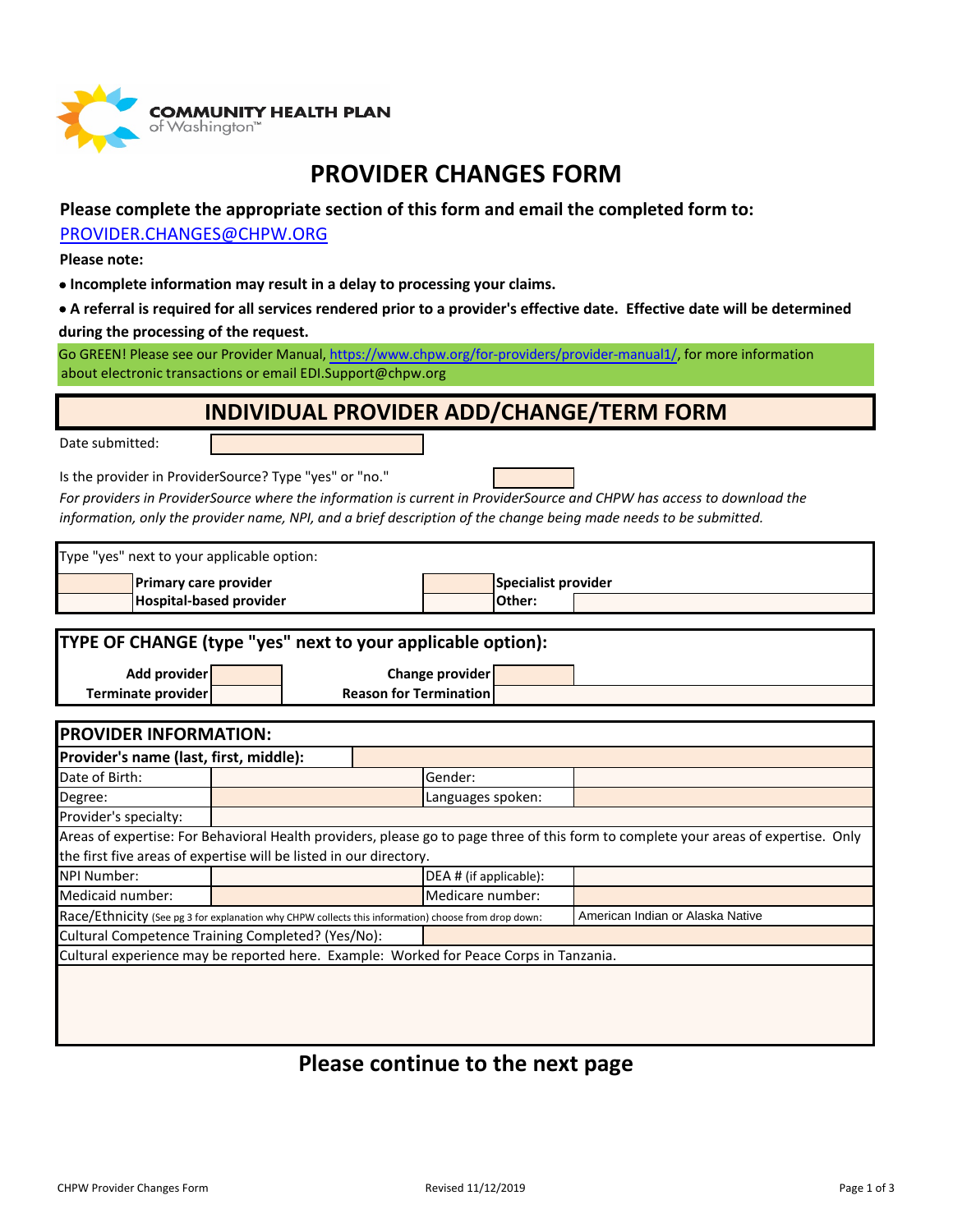#### *Community Health Plan of Washington Individual Provider Changes Form, continued*

| Core Provider Agreement Y/N                                                                          |        | <b>Core Provider NPI</b>                                       |                                |  |  |  |  |  |
|------------------------------------------------------------------------------------------------------|--------|----------------------------------------------------------------|--------------------------------|--|--|--|--|--|
| Non Billing Agreement Y/N                                                                            |        | <b>Non Billing NPI</b>                                         |                                |  |  |  |  |  |
|                                                                                                      |        |                                                                |                                |  |  |  |  |  |
| <b>Professional License(s):</b>                                                                      |        |                                                                |                                |  |  |  |  |  |
| License number:                                                                                      | State: | Issue date:                                                    | Expiration date:               |  |  |  |  |  |
|                                                                                                      |        |                                                                |                                |  |  |  |  |  |
|                                                                                                      |        |                                                                |                                |  |  |  |  |  |
|                                                                                                      |        |                                                                |                                |  |  |  |  |  |
|                                                                                                      |        |                                                                |                                |  |  |  |  |  |
| <b>PRACTICE LOCATION INFORMATION:</b>                                                                |        |                                                                |                                |  |  |  |  |  |
| Start date at location:                                                                              |        | Term date at location:                                         |                                |  |  |  |  |  |
| For terminated practice location, transfer members to:                                               |        |                                                                |                                |  |  |  |  |  |
|                                                                                                      |        |                                                                |                                |  |  |  |  |  |
| Please type "yes" or "no" next to each:                                                              |        |                                                                |                                |  |  |  |  |  |
| Accepting new patients?                                                                              |        | Available for auto assign?                                     |                                |  |  |  |  |  |
| Provider delivers babies?                                                                            |        | Children's Behavioral Health Provider?                         |                                |  |  |  |  |  |
| Telemedicine provider at this location?                                                              |        | Float location? (Provider only works at this location to cover |                                |  |  |  |  |  |
| (Provider is at this location only via Telemedicine)                                                 |        | for other providers.)                                          |                                |  |  |  |  |  |
| Age or gender limits?                                                                                |        |                                                                |                                |  |  |  |  |  |
| Practice location name:                                                                              |        |                                                                |                                |  |  |  |  |  |
| Check/legal name:                                                                                    |        |                                                                |                                |  |  |  |  |  |
| TIN:                                                                                                 |        | Group NPI:                                                     |                                |  |  |  |  |  |
|                                                                                                      |        |                                                                |                                |  |  |  |  |  |
| Physical address and clinic details                                                                  |        |                                                                |                                |  |  |  |  |  |
| Street address:                                                                                      |        |                                                                |                                |  |  |  |  |  |
| City:                                                                                                | State: |                                                                | ZIP code:                      |  |  |  |  |  |
| Phone:                                                                                               |        | Fax:                                                           |                                |  |  |  |  |  |
| Clinic website:                                                                                      |        |                                                                |                                |  |  |  |  |  |
| Languages spoken by clinic staff:                                                                    |        |                                                                |                                |  |  |  |  |  |
| <b>ADA Accessibilities:</b>                                                                          |        |                                                                |                                |  |  |  |  |  |
| Check name and billing (pay to) address                                                              |        |                                                                |                                |  |  |  |  |  |
| Check name:                                                                                          |        |                                                                |                                |  |  |  |  |  |
| Street address:                                                                                      |        |                                                                |                                |  |  |  |  |  |
| City:                                                                                                | State: |                                                                | ZIP code:                      |  |  |  |  |  |
| Phone:                                                                                               |        | Fax:                                                           |                                |  |  |  |  |  |
| Clinic/Group Core Provider Agreement Y/N:                                                            |        |                                                                | <b>Core Provider NPI:</b>      |  |  |  |  |  |
| Clinic/Group Non Billing Agreement Y/N                                                               |        |                                                                | <b>Clinic Non Billing NPI:</b> |  |  |  |  |  |
| Is this the Primary Address? Type "yes" or "no."                                                     |        |                                                                |                                |  |  |  |  |  |
| Additional addresses can be attached, please provide above information for all additional addresses. |        |                                                                |                                |  |  |  |  |  |
| <b>Current Hospital Affiliation with Admitting Privileges:</b>                                       |        |                                                                |                                |  |  |  |  |  |
| Hospital:                                                                                            |        | City, State:                                                   |                                |  |  |  |  |  |
| Status (active, provisional, courtesy, temporary, etc.):                                             |        |                                                                |                                |  |  |  |  |  |
|                                                                                                      |        |                                                                |                                |  |  |  |  |  |
| <b>ADDITIONAL INFORMATION:</b>                                                                       |        |                                                                |                                |  |  |  |  |  |
| Comments/other.                                                                                      |        |                                                                |                                |  |  |  |  |  |
|                                                                                                      |        |                                                                |                                |  |  |  |  |  |
|                                                                                                      |        |                                                                |                                |  |  |  |  |  |
|                                                                                                      |        |                                                                |                                |  |  |  |  |  |
| Name of person completing this form:                                                                 |        |                                                                |                                |  |  |  |  |  |
|                                                                                                      |        |                                                                |                                |  |  |  |  |  |
| Phone:                                                                                               |        | Email:                                                         |                                |  |  |  |  |  |

# **Please continue to the next page**